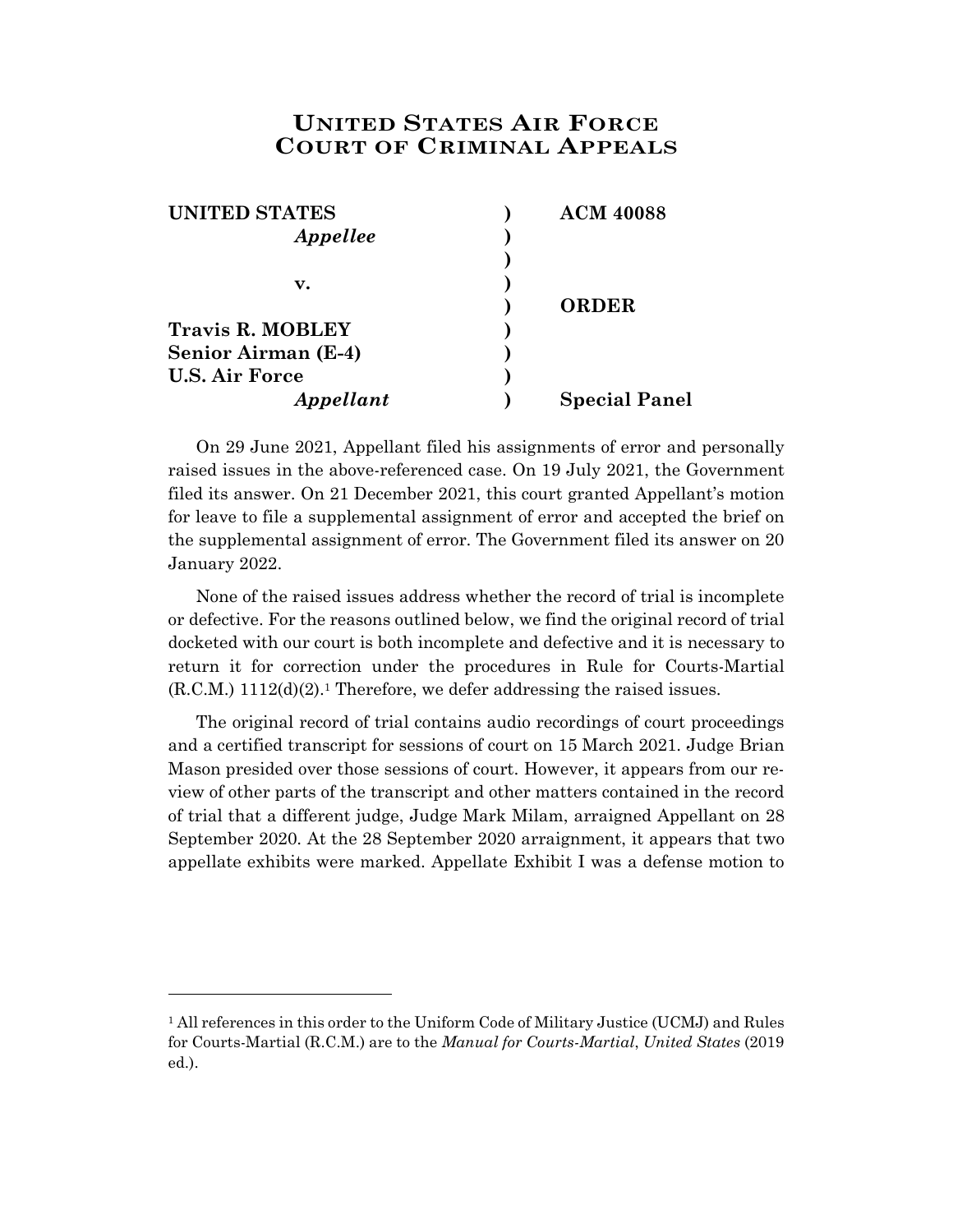dismiss for a speedy trial violation under R.C.M. 707 and the Sixth Amendment.<sup>2</sup> Appellate Exhibit II was a defense motion for a unanimous verdict instruction.<sup>3</sup>

The record of trial cover sheets indicate that Appellant was tried on 15 March 2021. The cover sheets omit any reference to the 28 September 2020 arraignment. Furthermore, the disc containing the audio recordings of the proceedings does not contain a recording of the 28 September 2020 arraignment. Finally, the certified transcript does not include the 28 September 2020 arraignment.

We find the omission of the audio recording of the arraignment renders the record of trial incomplete. *See* R.C.M. 1112(d)(2) (stating a record of trial is complete if it complies with the requirements of R.C.M. 1112(b) which includes "a substantially verbatim recording of the court-martial proceedings except for sessions closed for deliberations and voting."). It is unclear whether a transcript of the arraignment was created pursuant to R.C.M. 1114. Assuming *arguendo* that a transcript of the arraignment was prepared, the court reporter erred by failing to attach it to the record of trial under R.C.M. 1112(f)(8) before the record was forwarded for appellate review.

Additionally, we find a defect in the record of trial regarding the disc containing the audio recordings of the proceedings. That disc contains files that are not related to Appellant's court-martial. Specifically, there is a file folder titled "Desktop Mar 2021" which appears to contain legal assistance materials, training materials, a performance appraisal, and files related to other courtsmartial and preliminary hearings. At least one file is labeled "CUI" which we understand is the acronym for "Controlled Unclassified Information."<sup>4</sup> Inclusion of these matters on the disc of the audio recording of Appellant's proceedings renders that portion of the record of trial defective and necessitates corrective action.

Accordingly it is by the court on this 4th day of February, 2022,

## **ORDERED:**

l

The record of trial is **RETURNED** to the Chief Trial Judge, Air Force Trial Judiciary, for correction under R.C.M. 1112(d), to reconstruct the disc containing the audio recordings of the proceedings and the transcript of Appellant's

<sup>2</sup> U.S. CONST. amend. VI.

<sup>3</sup> The Government's responses to these motions are dated after 28 September 2020. They are also appellate exhibits in the record of trial.

<sup>4</sup> Department of Defense Instruction 5200.48, *Controlled Unclassified Information (CUI)* (6 Mar. 2020).